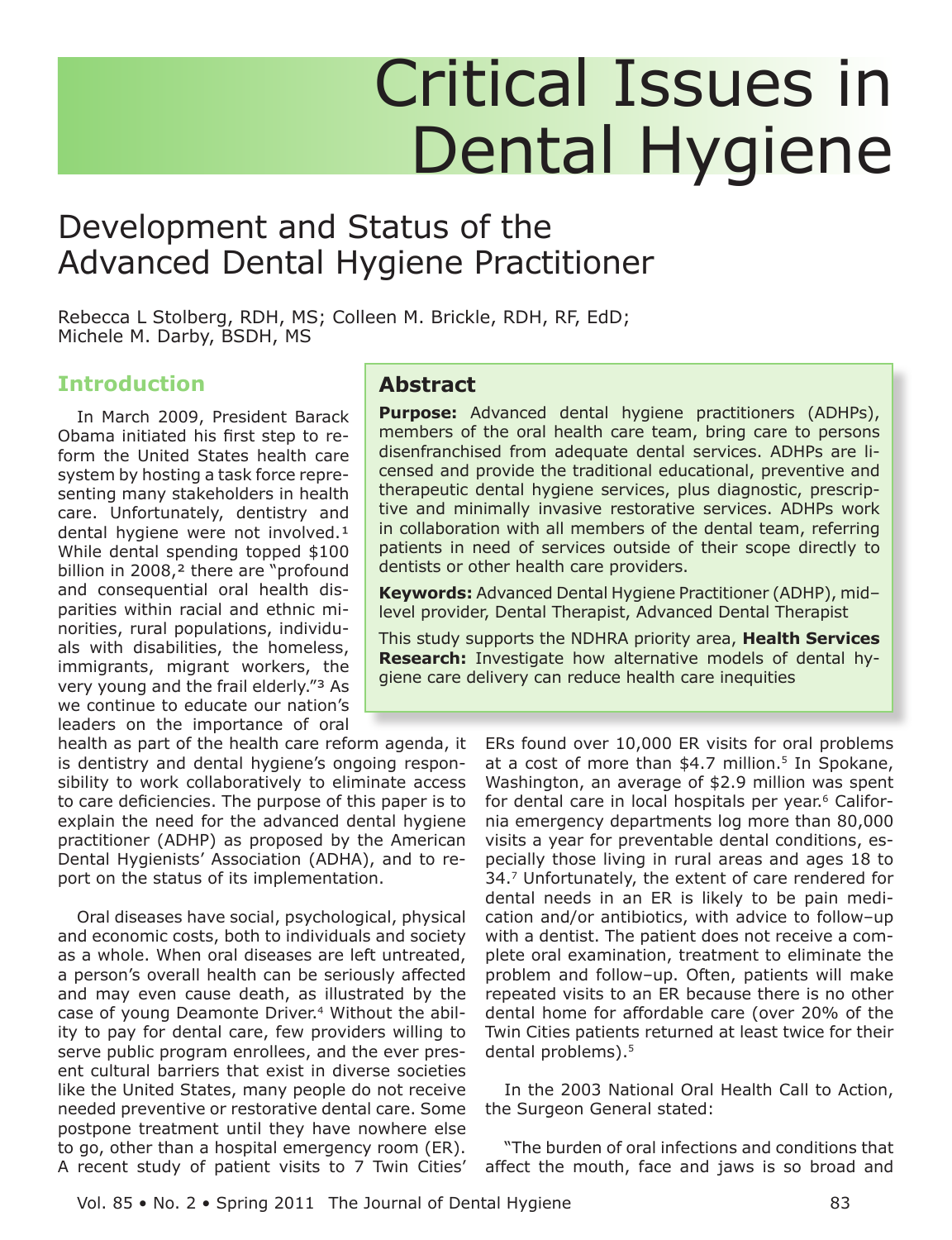extensive that the dentists can't do it alone; the hygienists can't do it alone: surgeons can't do it alone; government agencies can't do it alone; and the average person can't do it alone. It will take all of us working together to continue to make progress in advancing the oral health of this country."<sup>8</sup>

Poor oral health can adversely affect all aspects of life. Annually, children miss 51 million hours of school due to dental problems, and they can't learn in school if they are in pain. Similarly, adults lose 164 million work hours annually due to visits to the dentist to treat periodontal illnesses or to repair teeth.<sup>1</sup> Regardless of age, persons with dental problems may also experience challenges with eating, nutrition, speaking and self image.

Health care policy, practice and education must evolve concomitantly to meet societal needs and expanding demands. The United States population is expected to grow by 20% by 2020, with most of that growth in minority populations.<sup>9</sup> Because of community water fluoridation, fluoride dentifrices and preventive dental care, people age 65 or older have retained more of their teeth. However, for some, their need to maintain optimal oral health is often complicated by multiple chronic conditions such as cardiovascular diseases, diabetes, stroke, respiratory illness, obesity and cancer. Creation of integrated health care systems that identify and remove barriers to quality, cost effective care and efficient use of existing manpower resources are necessary. For example, the ADHA Master File Survey of Dental Hygienists' in the United States in 2007 found over 150,000 licensed dental hygienists in the United States, with 130,000 actively practicing. Twenty-five percent hold licenses in more than 1 state.<sup>10</sup> By 2016, a 30% increase in licensed dental hygienists is anticipated.<sup>11</sup> This increase significantly exceeds the expected 9% increase of licensed dentists.<sup>12</sup> The December 2009 Washington State's Oral Health Workforce document shows an expected general population growth of 24% between now and 2025, with an 80% growth for seniors during this time frame. It also estimated that 50% of current dentists may retire within 15 years.<sup>13</sup>

#### **Background for the ADHP**

In 2004, the ADHA recognized the need to develop a mid-level practitioner, following the Surgeon General's Call to Action Report. The ADHA termed this practitioner an "advanced dental hygiene practitioner," similar in concept to the advanced nurse practitioner, and the ADHA House of Delegates recommended a task force to develop the model. After several years of work by a task force, advisory committee and public commentary, the ADHP Competency Document was published by ADHA in 2008.<sup>14</sup> This document builds on the strong foundation and accreditation standards of existing dental hygiene education, established clinical practice standards, and the dental hygienists' unique orientation toward primary care and collaboration with dentistry. With specially designed master's level education, an ADHP, as a licensed provider of primary care within a defined scope of practice, will be able to serve the public directly and safely and is well-placed to help dentistry fill the void in care that currently exists. ADHPs will focus on providing preventive, therapeutic and referral services within community clinic settings, school clinics, longterms care facilities, hospitals and primary care clinics.<sup>15</sup> In the collaborative role, the ADHP would consult with dentists when necessary and guide the patient into treatment that requires the expertise of a licensed dentist.<sup>16</sup> While dental hygienists are considered the preventive and nonsurgical periodontal care experts, many states have also incorporated basic restorative services into their legal scopes of practice. Twenty-nine states allow for direct access to dental hygienists, 15 states directly reimburse registered dental hygienists under Medicaid and 20 states allow dental hygienists to perform some type of restorative dentistry, indicating that many states are well positioned to move towards the ADHP.<sup>17</sup> Given that the 2007 National Health and Nutrition Examination Survey reports that the highest prevalence of untreated decay is in adults ages 20 to  $64<sub>1</sub>^{15}$  basic restorative as well as preventive and periodontal therapy by an ADHP will be necessary to help dentistry expand access to care.

#### The ADHP at the Master's Degree Level

Because Americans define the baccalaureate degree as a college education, it is important to move dental hygiene closer to the norm of other health professionals with comparable responsibility. To earn respect, societal trust and professional accountability within the multidisciplinary health care system, the ADHP must present educational credentials similar to other mid-level providers, i.e. the nurse practitioner, physical therapist and occupational therapist.<sup>14,16</sup> Dentally underserved and unserved populations are likely to have the most complex health histories and suffer chronic medical and dental conditions. The formal education necessary to effectively and safely provide care to persons with advanced medical and dental conditions is beyond that currently in the already crowded curricula of associates or baccalaureate dental hygiene degree programs. In addition, these accredited programs do not prepare graduates for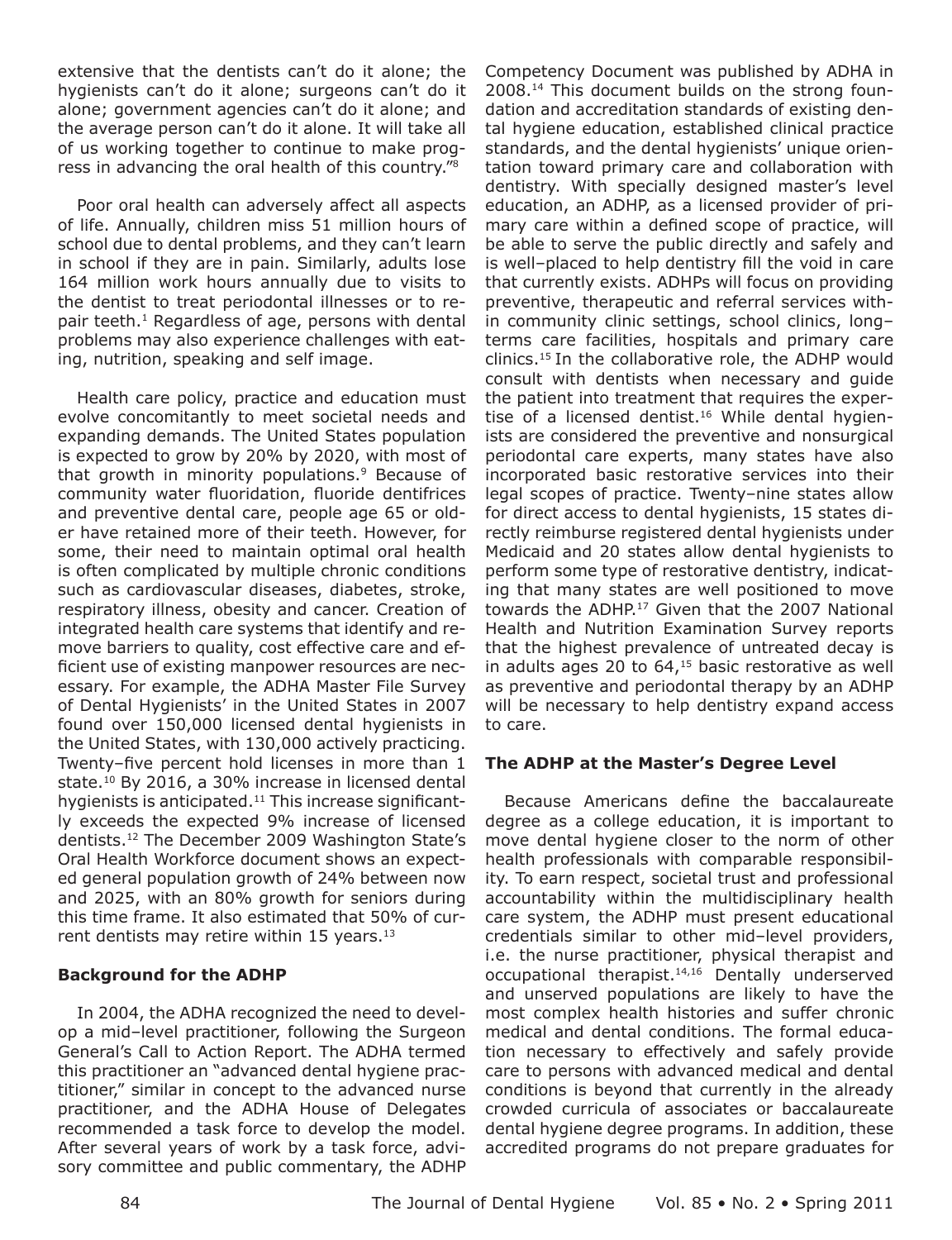Table I: Resources on the Minnesota Advanced Dental Hygiene Practitioner Effort

| Full text of Senate File 2083                                                          |  |  |
|----------------------------------------------------------------------------------------|--|--|
| https://www.revisor.mn.gov/bin/bldbill.php?bill=ccrsf2083.html&session=ls86            |  |  |
| Metropolitan State/Normandale Advanced Dental Therapy Program                          |  |  |
| http://www.metrostate.edu/msweb/explore/cnhs/index.html                                |  |  |
| <b>ADHP Competencies</b>                                                               |  |  |
| http://www.adha.org/downloads/competencies.pdf                                         |  |  |
| OHP Workgroup Report/Recommendations                                                   |  |  |
| http://www.health.state.mn.us/healthreform/oralhealth/                                 |  |  |
| Minnesota Public Radio Story                                                           |  |  |
| http://minnesota.publicradio.org/display/web/2009/05/12/dental_practitioner_compromise |  |  |

mid-level provider competencies, such as the ability to triage dental patients, manage cases and reimbursement mechanisms, work independently but collaboratively in isolated settings, measure outcomes of their care in relation to quality, safety and productivity using qualitative and quantitative research skills.<sup>18</sup> A graduate degree is necessary to develop advanced practitioner competencies, which also carry the burden of additional legal liabilities. $16$ 

#### **Implementation Status of the ADHP in Minnesota**

Minnesota faces a serious health care crisis because many Minnesotans are unable to obtain treatment for dental disease, especially those who are low-income, disabled, elderly, disadvantaged or living in isolated rural areas. Over half of Minnesota's counties are designated dentist shortage areas, and most counties have seen a steady decline in dental care access for low-income people on state public programs.<sup>19</sup> Although the problem of access is multifaceted, an estimated 60% of Minnesota's dentists may retire in the next 15 to 20 years.<sup>20</sup> The dental workforce in rural areas has a larger percentage of dentists over the age of 55, magnifying the loss of dentists expected to retire in the near future. The geographic distribution of Minnesota dental hygienists more closely matches the distribution of population than does the distribution of dentists, both of which are more concentrated in urban areas. $21$ 

Since 2001, with the passage of statutory language known as "Limited Authorization for Dental Hygienists,"<sup>22</sup> Minnesota's collaborative practice dental hygienists are uniquely qualified and positioned to meet the oral health needs of the underserved. Minnesota has demonstrated success and easy matriculation of dental hygienists in providing dental hygiene services by establishing collaboraTable II: Minnesota's Dental Hygiene **Advanced Practitioner Timeline** 

- 2000-2003 Heightened awareness to enhance the oral health workforce capacity
- $\bullet$ 2004 - First Draft of the ADHP Competencies by the American Dental Hygienists' Association
- 2005 Normandale Community College and Metropolitan State's partnership
- 2006 MnSCU New Programs' application
- 2007 Master's program advisory committee formed
- 2008 ADHP competencies approved
- 2009 Advance dental therapist master's program begins

tive practices and becoming certified in performing basic restorative services. Therefore, it was a natural progression for Minnesota dental hygienists and institutions of higher education to lead the nation in development and implementation of an ADHP program at the master's degree level.

In 2005, a partnership formed between Metropolitan State University and Normandale Community College that allowed these institutions to take a pivotal leadership role in advancing the concept of a new mid-level dental hygiene practitioner model. The new programs proposed were a baccalaureate degree completion program, a post-baccalaureate certificate program and an oral health care practitioner master's of science program based on the ADHP Competencies Document. The Minnesota State Colleges and Universities new programs received final approval in November 2006. During the application process, letters of support documented the need for the development of these new programs. Alliances made with community partners paved the way for building valuable, sustainable relationships with influential community leaders and organizations that also saw the value in an ADHP. Community partners voiced a common theme that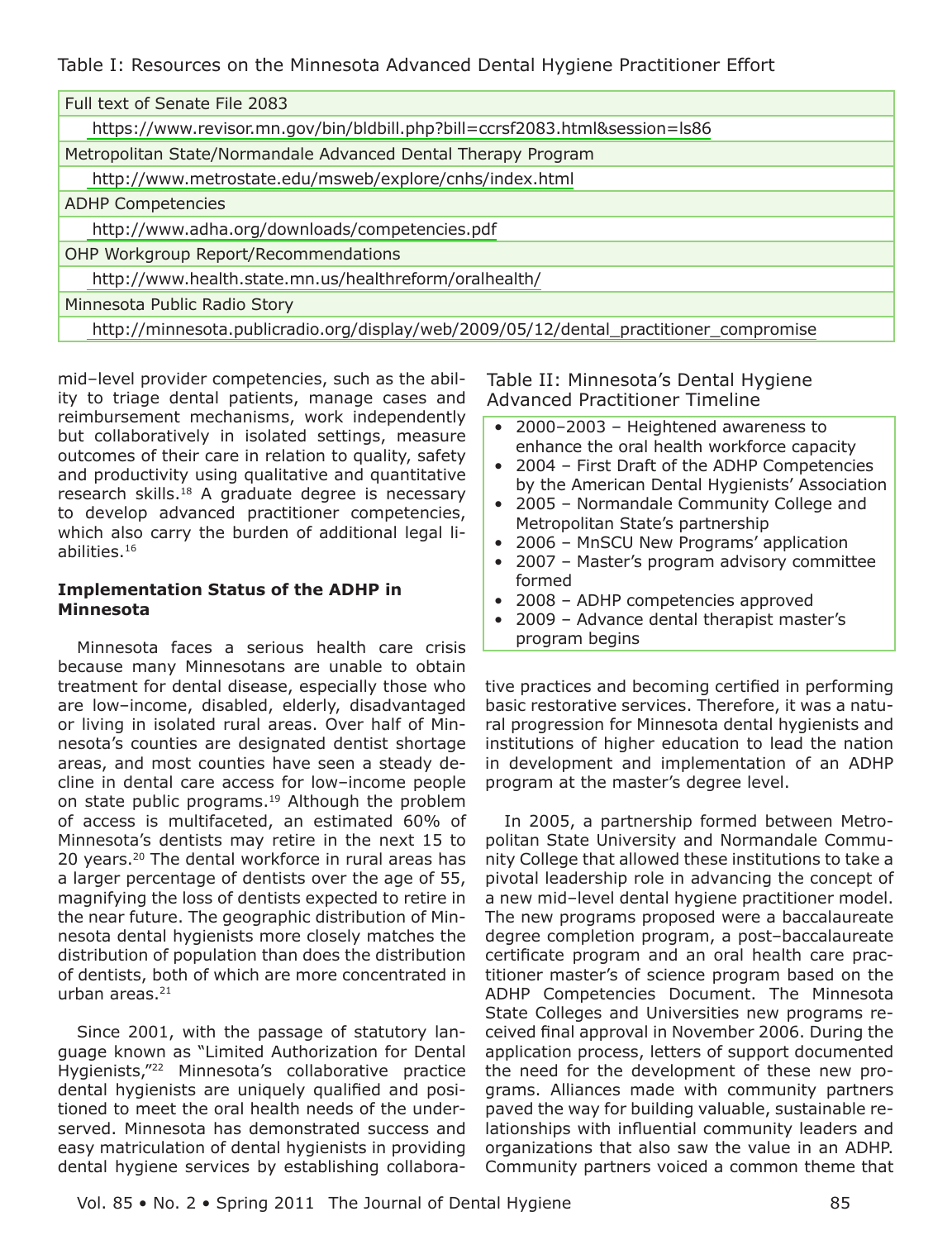Table III: Minnesota's Dental Therapist and Advanced Dental Therapist Legal Scopes of Practice

| Dental Therapist                                                                                                                                                                                                                                                                                                                                                                                                                                                                                                                                                                                                                                                                                                                    |                                                                                                                                                                                                                                                                                                                                                                                                                                                                                                                                                                                                                                                                                           | <b>Advanced Dental Therapist</b>                                                                                                                                                                                                                                                                                                                                                                                                                                                                                            |
|-------------------------------------------------------------------------------------------------------------------------------------------------------------------------------------------------------------------------------------------------------------------------------------------------------------------------------------------------------------------------------------------------------------------------------------------------------------------------------------------------------------------------------------------------------------------------------------------------------------------------------------------------------------------------------------------------------------------------------------|-------------------------------------------------------------------------------------------------------------------------------------------------------------------------------------------------------------------------------------------------------------------------------------------------------------------------------------------------------------------------------------------------------------------------------------------------------------------------------------------------------------------------------------------------------------------------------------------------------------------------------------------------------------------------------------------|-----------------------------------------------------------------------------------------------------------------------------------------------------------------------------------------------------------------------------------------------------------------------------------------------------------------------------------------------------------------------------------------------------------------------------------------------------------------------------------------------------------------------------|
| Under general<br>supervision:                                                                                                                                                                                                                                                                                                                                                                                                                                                                                                                                                                                                                                                                                                       | Under indirect<br>supervision:                                                                                                                                                                                                                                                                                                                                                                                                                                                                                                                                                                                                                                                            | Under general supervision as de-<br>fined in the written collaborative<br>management agreement:                                                                                                                                                                                                                                                                                                                                                                                                                             |
| Oral health instruction<br>Nutritional counseling and<br>dietary analysis<br>Preliminary charting of the oral<br>cavity<br>Taking radiographs<br>$\bullet$<br>Mechanical polishing<br>Application of topical preventive<br>or prophylactic agents<br>Pulp vitality testing<br>$\bullet$<br>Application of desensitizing<br>$\bullet$<br>medication<br>Resin fabrication of athletic<br>mouthguards<br>Placement of temporary<br>$\bullet$<br>restorations<br>Fabrication of soft occlusal guards<br>Tissue conditioning and soft<br>$\bullet$<br>reline<br>Atraumatic restorative therapy<br>Dressing changes<br>$\bullet$<br>Avulsed tooth reimplantation<br>Administration of local anesthetic<br>Administration of nitrous oxide | Emergency palliative treatment<br>of dental pain<br>Placement and removal of<br>space maintainers<br>Cavity preparation<br>$\bullet$<br>Restoration of primary and<br>$\bullet$<br>permanent teeth<br>Placement of temporary crowns<br>Preparation and placement of<br>$\bullet$<br>preformed crowns<br>Pulpotomies on primary teeth<br>$\bullet$<br>Indirect and direct pulp cap-<br>ping on primary and perma-<br>nent teeth<br>Stabilization of reimplanted<br>$\bullet$<br>teeth<br>Extractions of primary teeth<br>$\bullet$<br>Suture removal<br><b>Brush biopsies</b><br>$\bullet$<br>Repair of defective prosthetic<br>devices<br>Recementing of permanent<br>$\bullet$<br>crowns | All services and procedures<br>$\bullet$<br>described for the Dental<br>Therapist<br>Oral evaluation and assess-<br>ment of dental disease<br>• Formulation of an individual-<br>ized treatment plan authorized<br>by the collaborating dentist<br>nonsurgical extractions of<br>permanent teeth (limitations)<br>Refer patients to receive any<br>$\bullet$<br>needed services that exceed<br>the scope of practice<br>Provide, dispense, and<br>administer analgesic,<br>anti-inflammatory, and<br>antibiotic medications |

the current dental workforce simply cannot meet the oral health needs of Minnesotans, especially for vulnerable people (Table I).

The formation of a strong strategic partnership between the Minnesota Health Care Safety Net Coalition, the Minnesota Dental Hygienists' Association and the Minnesota State Colleges and Universities resulted in significant legislation moving forward in 2008 and 2009 that would legitimize the ADHP (Table II). Through the efforts of these 3 organizations, nearly 60 other organizations signed on to advocate for legislation that would establish the ADHP in Minnesota. Countless hours were invested keeping lines of communication open, formulating testimony, delegating responsibilities and sharing negotiation tactics during mounting opposition from the opponents of this legislation that sought to improve access to dental care for thousands of Minnesotans.

In a last minute compromise, the Minnesota legislature established 2 levels of dental therapists, a basic level that requires at least a bachelor's degree and an advanced level that requires at least a master's degree (Table III).<sup>23</sup> The law established the requirements for licensure of dental therapists and certification of advanced dental therapists, but did not dictate to educational institutions what their admission requirements should be or how to structure their programs. Different educational institutions may establish different types of programs, as long as the programs appropriately educate students to the necessary level of competency. Flexibility in accommodating a range of educational backgrounds will add to the diversity, opportunities and innovation in the dental workforce.

Metropolitan State University established a master's program that combines both the basic level of dental therapist training and the additional education needed to be an advanced dental therapist. Students in this program will become licensed as a basic dental therapist as part of a longer curriculum that will lead to advanced practice certification. Metropolitan State University has also chosen to limit program admission to existing, experienced, baccalaureate-prepared licensed dental hygienists. Increasing the likelihood of employability, graduates will be eligible for licensure and certified as advanced dental therapists after completing clinical hours being specified by the Board of Dentistry,

The Journal of Dental Hygiene

Vol. 85 . No. 2 . Spring 2011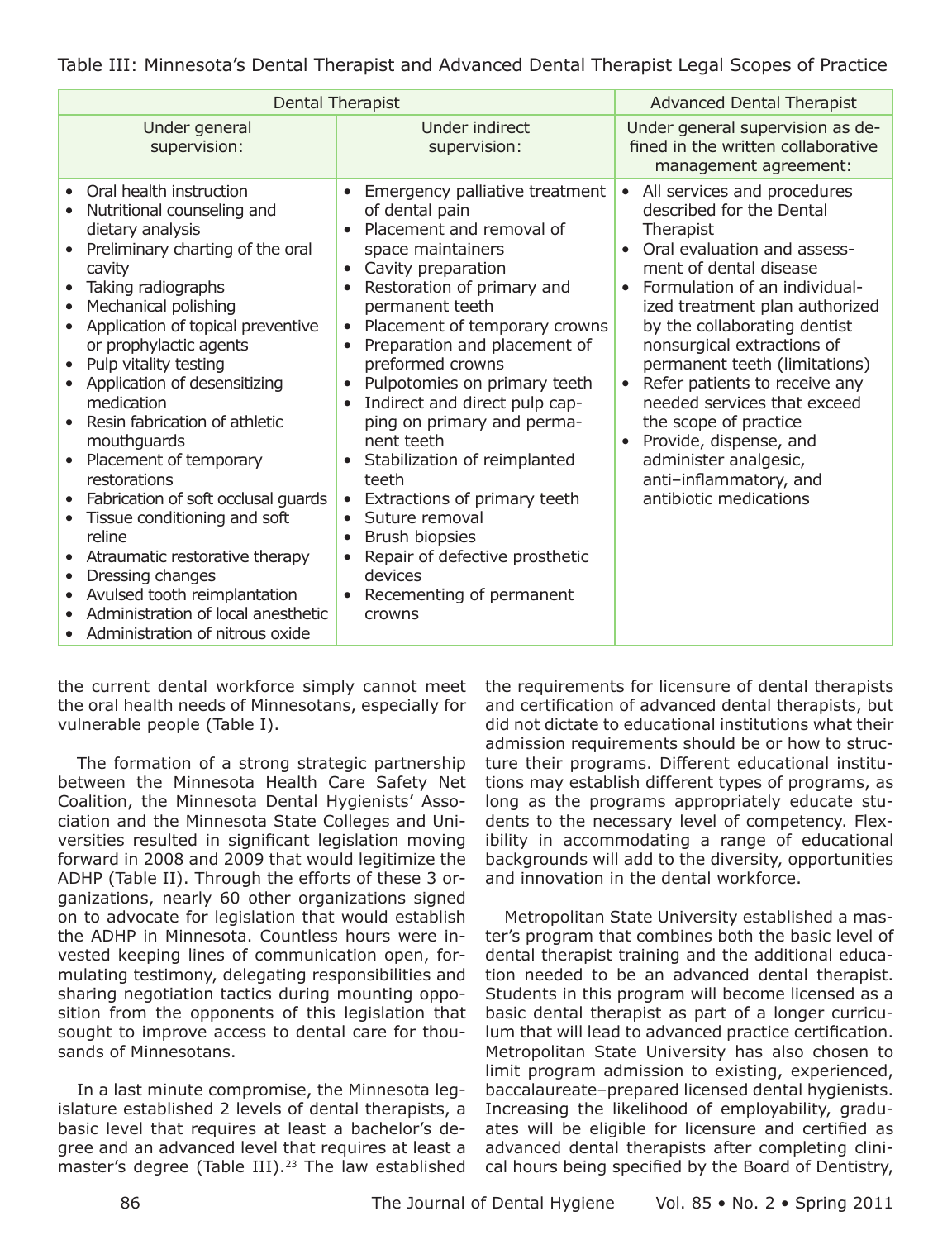so that they can practice both dental therapy and dental hygiene and expand dental services where needed.

#### **Implementation Status of the ADHP in Washington State**

Eastern Washington University (EWU) expects to pilot an ADHP program for those who live on and near tribal lands. EWU's close proximity and relationships with multiple tribes places it strategically and affords the ability to perform portions of the training in rural tribal clinics. EWU Department of Dental Hygiene offers a master's degree in dental hygiene as an entirely web-based program reaching students within their own communities and promoting their acceptance into local health care networks. An additional ADHP emphasis area has been approved and is ready for implementation, should funding occur. The curriculum reflects that of the ADHA's, and is a 2 year curriculum with the entire first year web-based, making it more accessible for working or rural dental hygienists via distance education technology.

The 1999 Oral Health Survey of American Indian and Alaska Native Dental Patients found that American Indians have inadequate access to preventive and restorative dental care. It also found a tremendous backlog of dental treatment needs among American Indian patients.<sup>24</sup> One third of American Indian children report missing school because of dental pain. Moreover, 25% of American Indian children avoid laughing or smiling, while 20% report difficulty sleeping because of dental problems.<sup>24</sup> In general, American Indians have twice as much untreated dental caries as white people, and have diabetes at a rate 190% higher than the general United States population.<sup>24</sup> Washington dental clinics serving primarily American Indians are overwhelmed with demands for restorative dental care and thus have fewer resources for preventive care.<sup>25</sup> A dentist hired by a regional tribal wellness center's dental clinic conducted oral examinations on 3 high school students during the fall of 2008. In these 3 American Indian students alone, the dentist found \$15,000 worth of untreated dental problems. In addition, the center searched for over 10 months before finding a part-time dental director for its dental clinic (Pokotas, personal communication, March 2009). While the clinic needs a fulltime dentist, this goal has not yet been achieved. Although not documented in the literature, other tribal dental clinic directors in Eastern Washington have experienced similar problems with untreated needs as well as a shortage of dental care providers.

Licensed Washington dental hygienists are already well prepared to provide quality basic restorative services, as this has been legal for decades. With additional education, ADHPs will also be educated in case management, health care policy and working with diverse populations and collaboratively with other health care professionals. The limited professional workforce available to staff community health centers remains a critical concern in Washington. Statistics document that only 2% of the nation's dentists work in health centers, with rural health centers particularly vulnerable.<sup>26</sup> Health centers are ideal settings for ADHPs to practice, and ADHPs should be cost effective for the health centers.

Washington ADHPs will receive training in rural areas and treat diverse populations close to where they live and work. ADHPs will develop research and scientific backgrounds to allow them to make evidence-based decisions and provide oral health care within their defined scope of practice. While tribal partnerships will be vital, the ADHP will also collaborate with the entire health care team, oral health coalitions, public health districts and various community-based safety-net organizations. EWU faculty and dentists do not view this program as re-defining the scope of dental hygiene practice. Rather, it builds on the already successful role of traditional and expanded function dental hygienists. The choice to pursue the ADHP master's degree would be up to the dental hygienist, much as a dentist chooses to specialize.

#### **Documented Effectiveness of Practitioners Similar to the ADHP**

Globally, the idea of a mid-level practitioner is not a new concept. New Zealand led the world in 1921 with the preparation and implementation of dental nurses (now known as dental therapists).<sup>28</sup> While many countries have termed their practitioners "dental therapists," the roles and responsibilities assigned to them are similar to those proposed by ADHA for the ADHP. In addition, while most dental therapists began by treating only children, their value soon expanded to include adult care as well. These 52 countries' dental therapists share goals with the ADHPs, i.e., improved dental care access, cost reduction and oral health for all.<sup>27</sup> Similarly, the effectiveness and safety of dental therapists have been documented in other countries by the extent to which they perform quality care and satisfy patients.<sup>27</sup> Furthermore, New Zealand dental therapists have been highly valued by the public for over 80 years.<sup>27</sup> Care must be taken to avoid preparing new dental workforce personnel that are not employable or that would be poorly un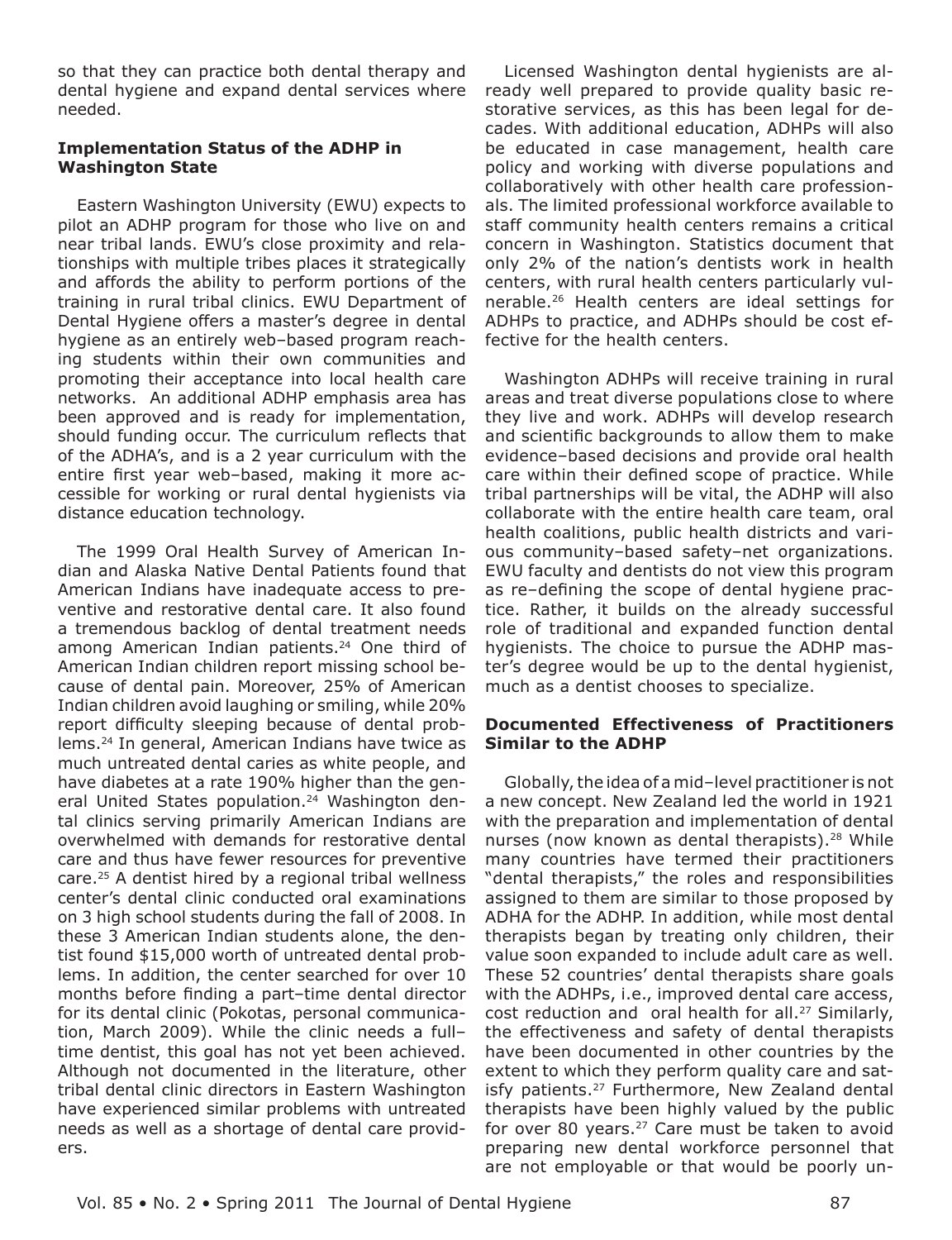derstood by the public and other health professionals. Recognition and emplovability are clear advantages favoring the ADHP over other models that have been proposed.

Working collaboratively with a dentist does not mean substituting the ADHP for a dentist - both have defined and different scopes of practice. Like any mid-level practitioner, the intent of the ADHP is to increase efficiency in the oral care delivery system and availability of primary care and referral for persons not served in the existing system. Collaboration with other health care and dental providers is key for providing access to quality care, with improved health indicators, cost containment and patient satisfaction as additional desirable outcomes.

In multiple settings, quality of care provided by mid-level practitioners has been more than satisfactory. For example, in Australia, more restorations placed by dentists were defective than those placed by dental therapists. Also, diagnosis and treatment planning decisions were comparable between the 2 provider entities.<sup>27</sup> A study of Canadian dental therapists revealed that the quality of their restorations was better, on average, than those by dentists, and stainless steel crowns were comparable in quality. Canada has also documented that the use of dental therapists is cost-effective.<sup>27</sup>

In the United States, dental health aide therapists (DHATs) in Alaska have been performing preventive and restorative therapies on inhabitants of rural Alaskan villages since 2005. DHATs work using a tele-medicine cart connected via secured internet to the hub clinics and their supervising dentists.<sup>28</sup> A quality assessment of DHATs and chart audits found DHATs to be performing safely, performing functioning within the scope of training and meeting the standard of care of the dental profession.<sup>29</sup> Currently, DHATs are only allowed to practice in clinics of the Native Alaska Tribal Health consortium in Alaska. In both California and Iowa, the quality of care rendered and the safety of care provided by expanded function dental hygienists in nontraditional settings has been documented.<sup>30,31</sup>

# **Conclusion**

Oral health is essential for whole body health. Limitations to professional dental hygiene services and other primary dental services compromise the health of people who have been disenfranchised by the current system of dental care delivery. The 2009 U.S. Oral Health Workforce Summary states more than one third of the United States population lacks dental coverage. In the early 2000s, there were less than 2,000 dental health professional shortage areas. In 2008, there were over 4,000 dental health professional shortage areas.<sup>32</sup> If the evidence and mechanism for implementation are known, society cannot ignore the people who look to dental professionals for leadership, expertise and humanity.

As learned in Minnesota, a strong professional organization and support of other stakeholders can be a powerful influence on public policy, increasing interest of third party stakeholders in oral health policy issues. Dictated by codes of ethics, advocacy requires active involvement and ongoing commitment to the health of all people. Through ADHA and its partners, a collaborative network will continue a unified voice on behalf of the uninsured and underinsured individuals until access to oral health care and other health care policy changes occur. The end point of advocacy is the health and welfare of the public.<sup>33</sup>

Any new model of care will create anxiety and opposition from those who are satisfied with, and benefit from, the existing model. ADHPs supplement rather than compete with dentists, as they will be treating patients unlikely to seek care in a private dental practice.<sup>28</sup> As learned in medicine, no single program or oral health provider can do it all. To resolve the access to care crises, a team must include dentists, dental hygienists, educators, nutritionists, nurses, physicians and other health care professionals who work together to identify and meet the needs of populations. As leaders, rather than continuing to promote the status quo, we must design and test new ways to improve oral health outcomes in a manner that does not discriminate. The ADHP, building upon the already established roles of licensed dental hygienists, can collaborate with dentists and other health professionals to reduce existing health disparities. Moving beyond traditional modes of practice will enable improved quality of life for all.

It is likely that the ADHP provider will save critical health care dollars by making care accessible for those who currently receive no care or, when in pain, seek costly emergency room care. Further cost savings are obvious when considering the preventive, educational and primary care procedures provided by ADHPs that could lead to fewer complex dental problems, reductions in the use of sick days and increased workforce productivity. More importantly, preventive oral health care for children can lead to improved nutrition, positive self image and greater success in school.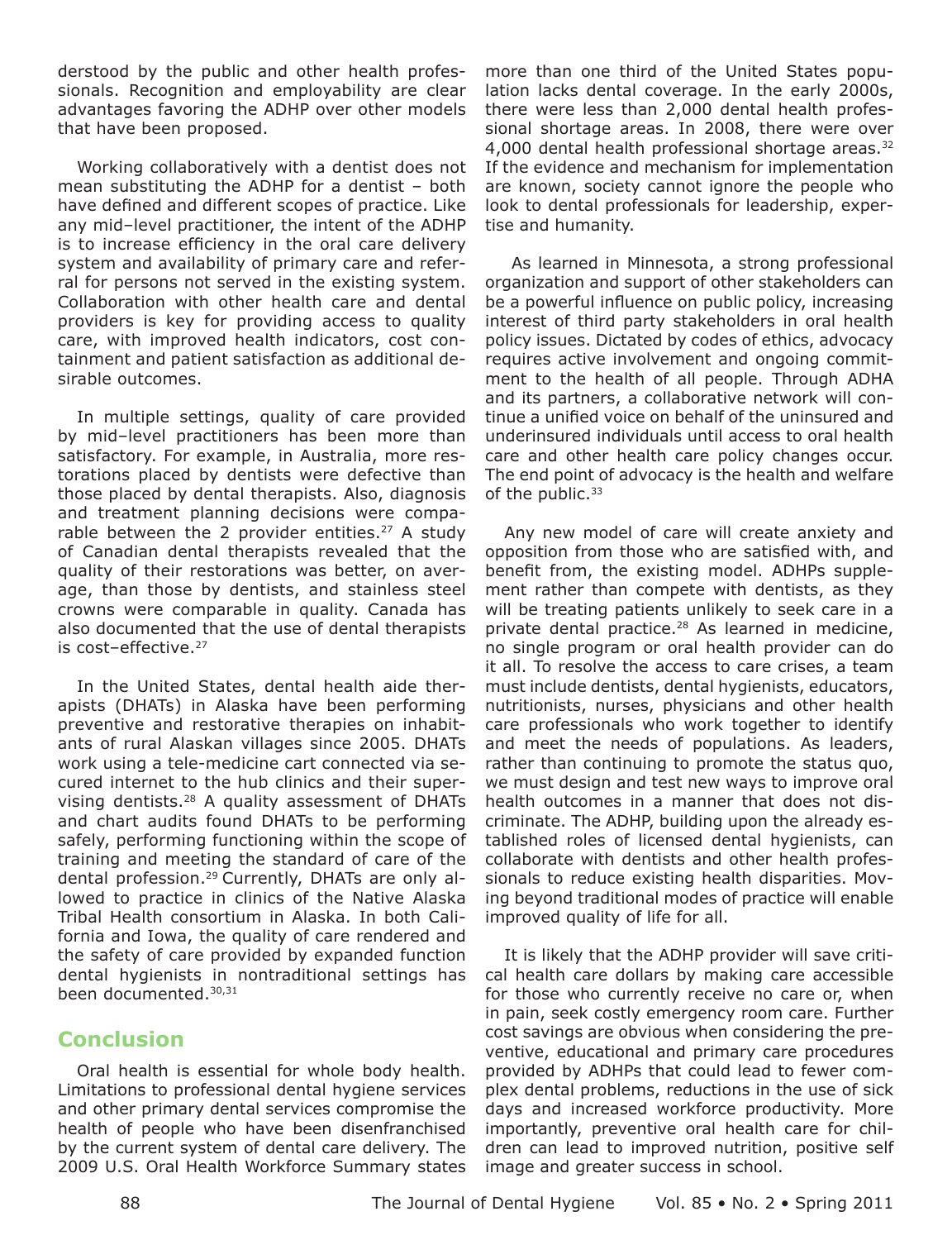In the age of health reform, the dental hygiene profession, in conjunction with dentistry, is well poised to deliver cost-effective, quality, primary care that will aid the United States taxpayer now and in the future. In addition to Minnesota and Washington, other states and higher educational institutions are planning ADHP graduate programs, e.g., Connecticut, New Hampshire, Idaho and New Mexico.

Rebecca Stolberg, RDH, MSDH, is Department Chair of Dental Hygiene at Eastern Washington University. Colleen M. Brickle is Dean of Health Sciences at Normandale Community College. Michele Leonardi Darby, BSDH, MS, Eminent Scholar, is University Professor and Chairman, Gene W Hirschfeld School of Dental Hygiene, Old Dominion University, Norfolk, VA.

# **Acknowledgments**

Minnesota Safety Net Coalition, Minnesota Dental Hygienists' Association, MnSCU Governmental Affairs and American Dental Hygienists' Association.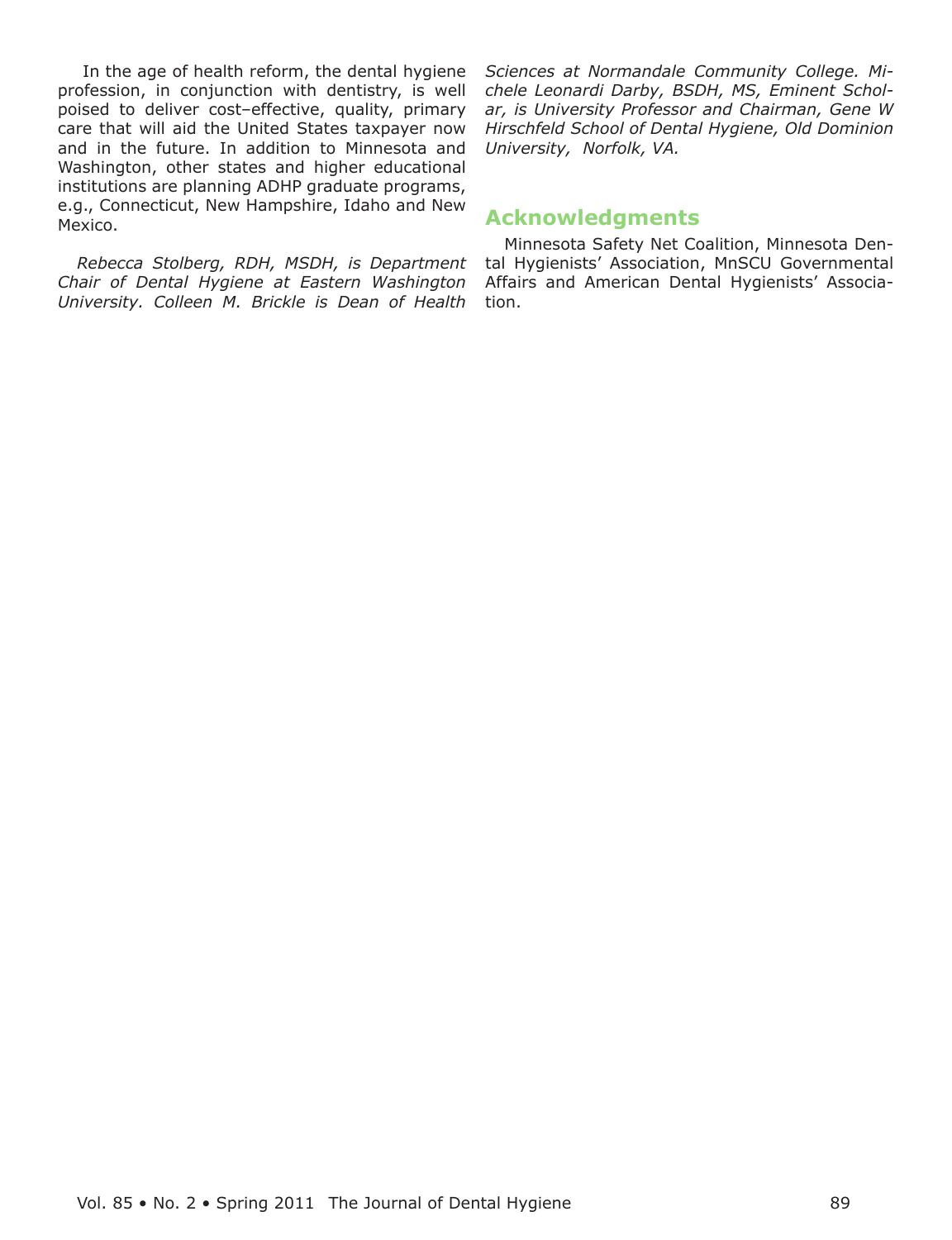# **References**

- 1. Bertolami CN. Health Care Reform Must Include Dental Care. Roll Call News [Internet]. 2009 [cited 2009 Apr 28]. Available from: http://www.rollcall. com/news/34231-1.html
- 2. Palmer C. Dental spending to reach nearly \$170 billion by 2017, actuaries predict. ADA News [Internet]. 2009 [cited 2008 Mar 3]. Available from: http://www.ada.org/news/2307.aspx
- 3. U.S. Department of Health and Human Services. Oral health in America: a report of the surgeon general. Rockville, MD. 2000.
- 4. Otto M. For want of a dentist. Washington Post [Internet]. 2008 [cited 2009 June 26]. Available from: http://www.washingtonpost.com/wp-dyn/ content/article/2007/02/27/AR2007022702116. html
- 5. Davis EE, Deinard AS, Maïga EW. Doctor my tooth hurts: the cost of incomplete dental care in the emergency room. J Public Health Dent. 2007;70(3):205-210.
- 6. Wallace Liz. Oral health ER data results 2003-2007. Presentation at the Spokane Oral Health Coalition. April 16, 2009.
- 7. Maiuro LS. Emergency department visits for preventable dental conditions in California. California Healthcare Foundation [Internet]. 2009 [cited 2009 July 9]. Available from: http://www.chcf. org/topics/view.cfm?itemID=133902
- 8. U.S. Department of Health and Human Services. National Call to Action to Promote Oral Health. Rockville, MD. 2003.
- 9. Weaver RG, Valachovic RW, Hanlon LL, Mintz JS, Chmar JE. Unleashing the potential. American Dental Education Association [Internet]. 2006 [cited 2009 June 24]. Available from: http://www. adea.org/about\_adea/governance/ACAPDToolkit/ Documents/Articles/Unleashing\_the\_Potential.pdf
- 10. Master File, American Dental Hygienists' Association, Chicago, IL, 2008
- 11. Dental Hygienists. U.S. Department of Labor, Bureau of Labor Statistics [Internet]. 2007 [cited 2009 June 24]. Available from: http://www.bls. gov/oco/ocos097.htm#projections\_data
- 12. Dentists. U.S. Department of Labor, Bureau of Labor Statistics [Internet]. 2007 [cited 2009 June 24]. Available from: http://www.bls.gov/oco/ ocos072.htm#oes links
- 13. Skillman SM, Andrilla CHA, Alves-Dunkerson JA, et al. Washington State's Oral Health Workforce. Center for Health Workforce Studies [Internet]. 2009 [cited 2010 May 20]. Available from: http:// www.ws-ohc.org/plan/CHWS FR130 Skillman. pdf
- 14. Nathe C. The advanced dental hygiene practitioner model. J Dent Hyg. 2009;83(2):50.
- 15. Lyle DM, Malvitz DM, Nathe C. Processes and perspectives: the work of ADHA's taskforce on the advanced dental hygiene practitioner (ADHP). J Dent Hyg. 2009;83(1):45-47.
- 16. Darby ML. The advanced dental hygiene practitioner at the master's-degree level: is it necessary? J Dent Hyg. 2009;83(2):92-95.
- 17. Dental hygienists restorative duties by state. American Dental Hygienists Association [Internet]. 2009 [cited 2009 July 9]. Available from: http:// www.adha.org/governmental affairs/downloads/ restorative\_chart.pdf
- 18. Competencies for the advanced dental hygiene practitioner. American Dental Hygienists' Association [Internet]. 2008 [cited 2009 July 19]. Available from: http://www.adha.org/downloads/competencies.pdf
- 19. Minnesota Department of Human Services Data Warehouse. St. Paul, MN: FFS and Managed Care Dental Service Access by County of Residence: Major Program Group for Recipients Having 12 Consecutive Eligibility months per year. 2008.
- 20. University of Minnesota, Academic Health Center. Educating Minnesota's Future Health Professions Workforce. 2008 Update.
- 21. Fonkert JH. Rural Minnesota's Health Care Workforce: Demographics, Geography, and Strategies. Rural Minnesota Journal. 2007;2(1):57.
- 22. Minnesota Statutes 150A.10, subdivision 1. Available from: https://www.revisor.mn.gov/bin/getpub.php?type=s&num=150A.10&year=2007